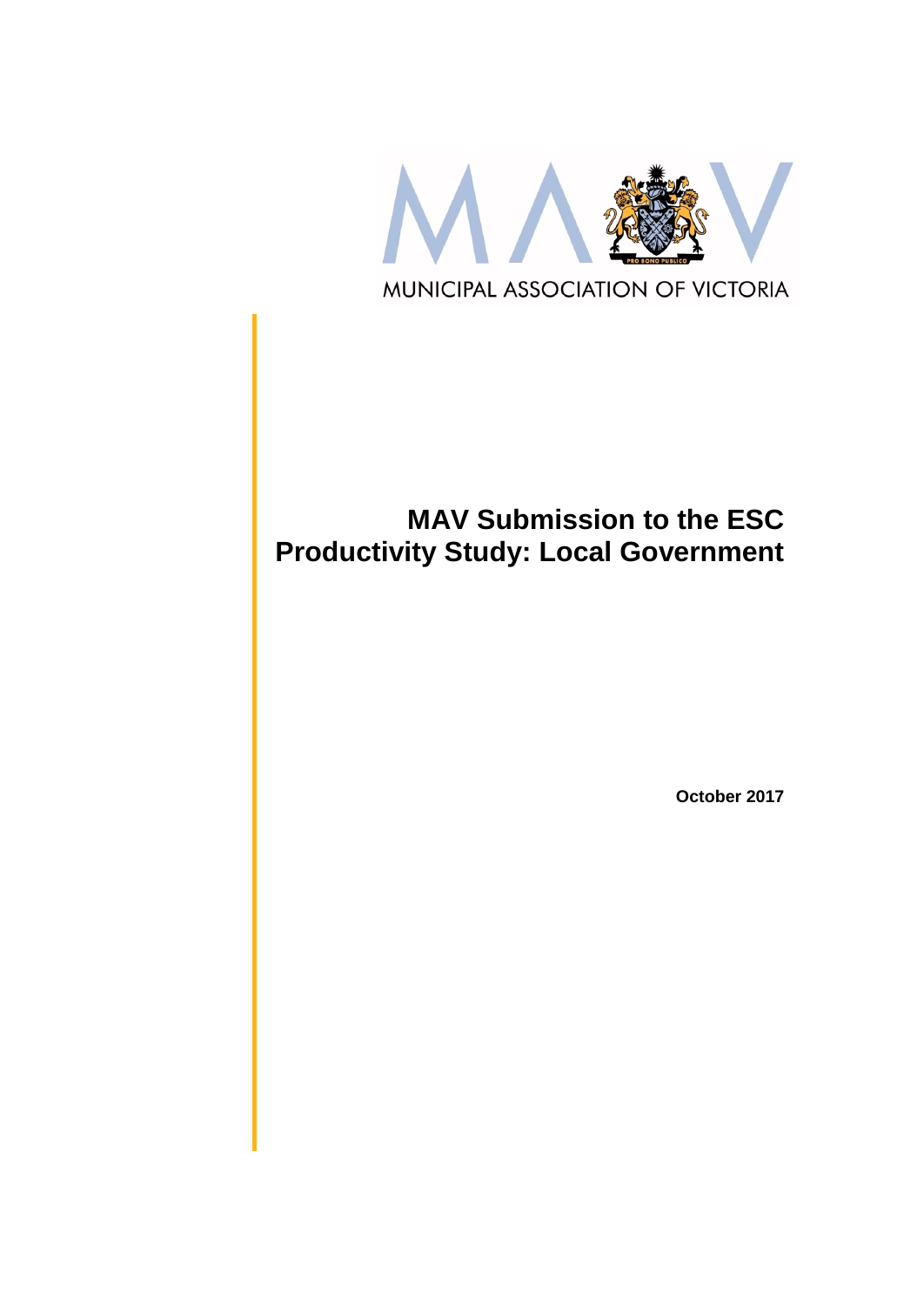#### *© Copyright Municipal Association of Victoria, 2017.*

*The Municipal Association of Victoria (MAV) is the owner of the copyright in the publication Enter report title here.* 

*No part of this publication may be reproduced, stored or transmitted in any form or by any means without the prior permission in writing from the Municipal Association of Victoria.* 

*All requests to reproduce, store or transmit material contained in the publication should be addressed to Rob Spence on 9667 5555*

*The MAV does not guarantee the accuracy of this document's contents if retrieved from sources other than its official websites or directly from a MAV employee.*

*The MAV can provide this publication in an alternative format upon request, including large print, Braille and audio.*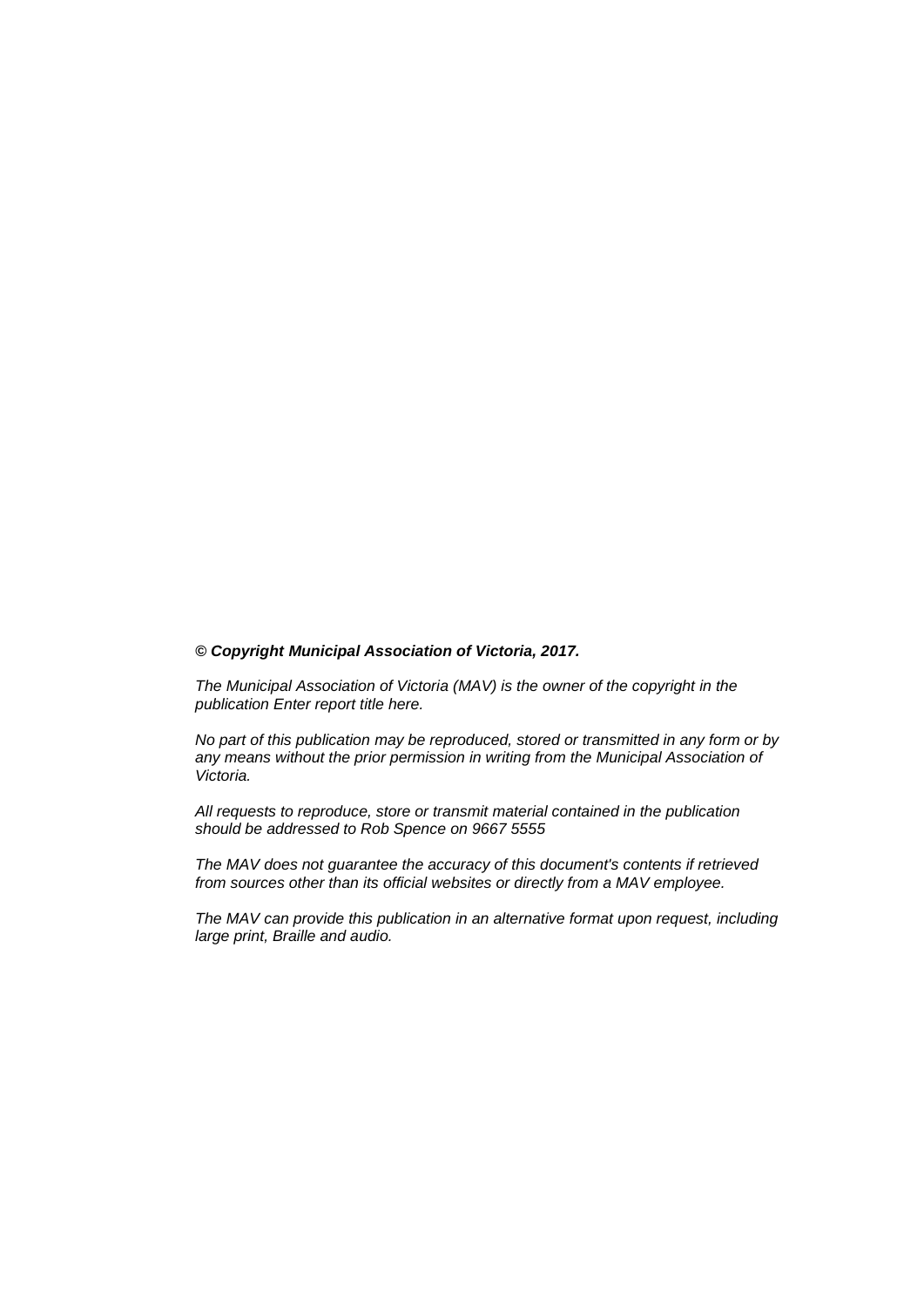

## Table of contents

| $\mathcal{I}$  |                                                                           |  |
|----------------|---------------------------------------------------------------------------|--|
|                |                                                                           |  |
| 2              |                                                                           |  |
|                |                                                                           |  |
|                | 2.2 Does Local Government Mainly Deliver Services to Property? 5          |  |
|                | 2.3 Proxies Do Not Reasonably and Objectively Measure Efficiency6         |  |
|                |                                                                           |  |
|                |                                                                           |  |
| 3              |                                                                           |  |
| 4              | Adverse Impacts for Cost Effectiveness, Quality and Optimising Outputs 11 |  |
| 5              |                                                                           |  |
|                |                                                                           |  |
|                |                                                                           |  |
| 6              |                                                                           |  |
| $\overline{7}$ |                                                                           |  |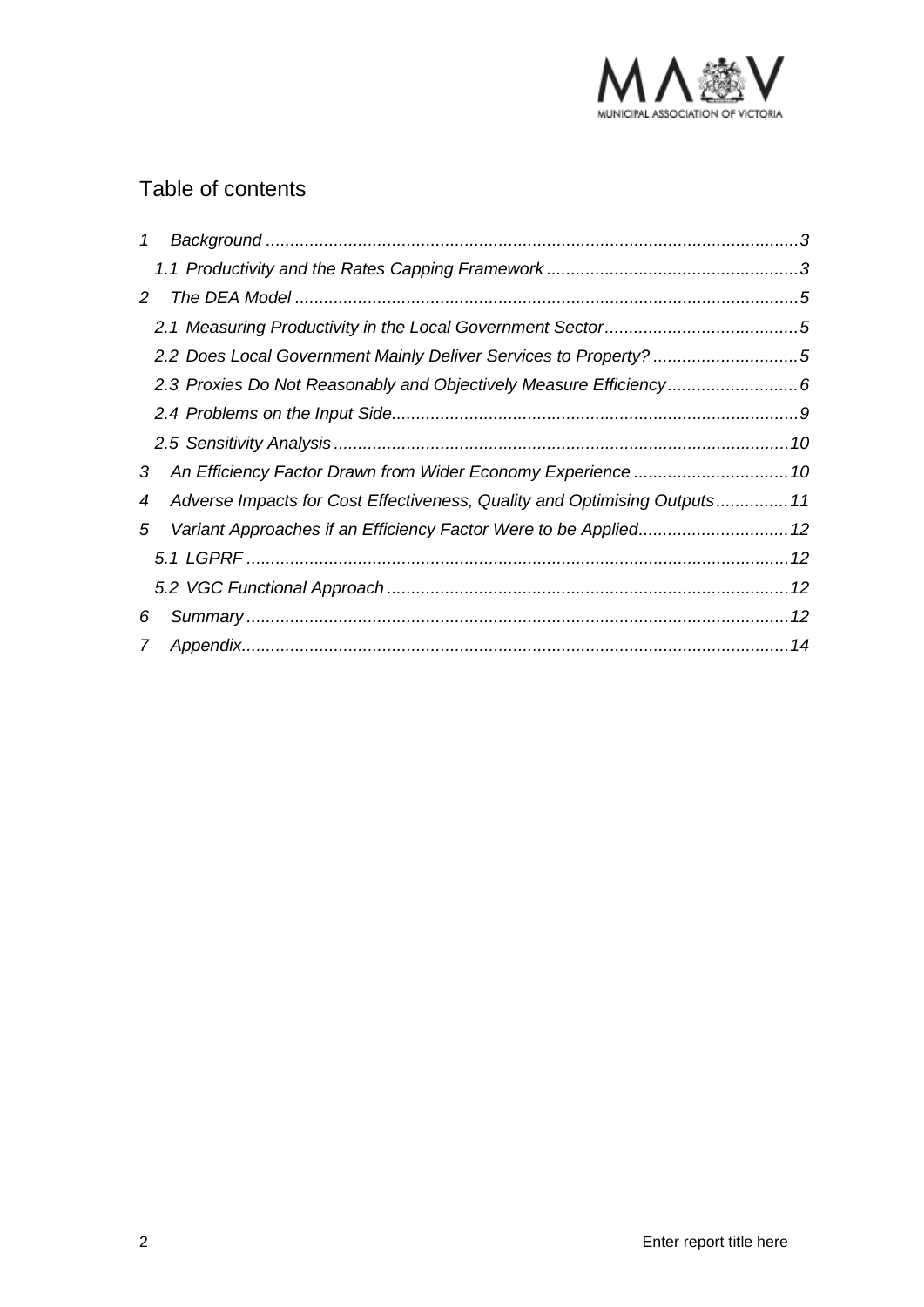

## <span id="page-3-0"></span>1 Background

The ESC Consultation Paper considers possibilities for determining the efficiency factor by which the rate cap applied to local government may be discounted. These include:

- a small notional factor;
- a value drawn from wider economy experience; and
- a value calculated using DEA analysis/modelling based on work undertaken by Predictive Analysis Group (PAG).

The ESC clearly favours the DEA modelling approach as the best method of determining an efficiency factor.

#### <span id="page-3-1"></span>**1.1 Productivity and the Rates Capping Framework**

The ESC indicates that it frequently uses a productivity dividend as a mechanism to ensure that price regulated industries remain efficient. The MAV believes that this approach fails to account for the significant inherent efficiency dividends that are contained within the ESC's preferred rates cap model.

The ESC itself has previously acknowledged in public presentations and discussions that its rates cap model is not a cost index for local government. The MAV's approach to a cost index<sup>[1](#page-3-2)</sup> for the sector suggests that a vast majority of expenditure is driven by employee costs (around 80 per cent) with the remainder driven by construction costs. The inclusion of a 60 per cent CPI weighting within the rates cap means that the preferred quantum of the rates cap is well below the actual change in input costs for local government. The following graph indicates that over a 20 year period, WPI has consistently outstripped changes in the CPI.

-

<span id="page-3-2"></span><sup>1</sup> See, for example, the MAV's cost index reports available at[: http://www.mav.asn.au/about-local](http://www.mav.asn.au/about-local-government/local-government-finance/Pages/cost-index.aspx)[government/local-government-finance/Pages/cost-index.aspx](http://www.mav.asn.au/about-local-government/local-government-finance/Pages/cost-index.aspx)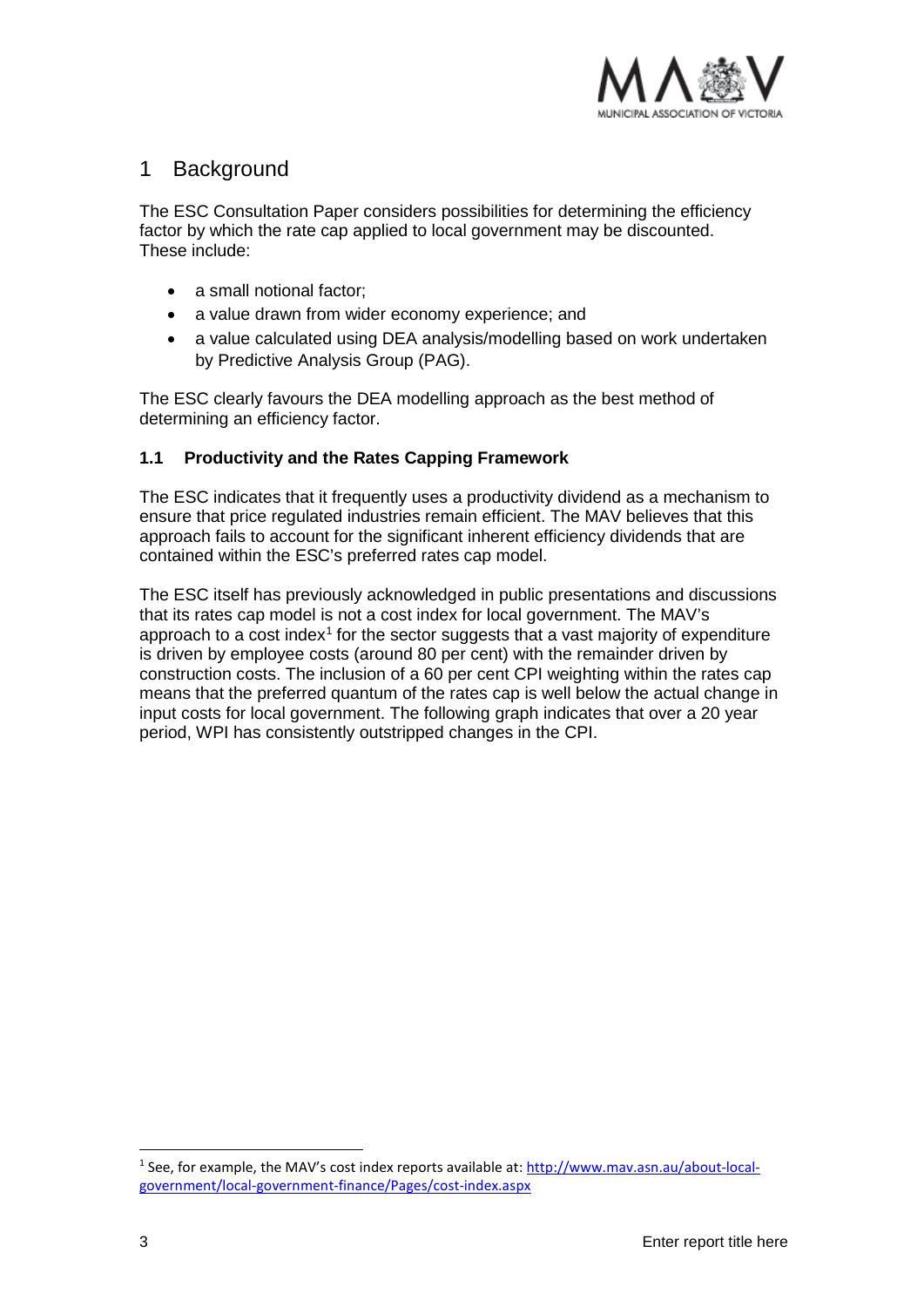



**Figure 1: WPI and CPI Indexes, Melbourne, June 1998 to June 2017**

Source: ABS catalogue 640103; ABS catalogue 634504a

The cumulative gap between CPI and WPI is around 25 percentage points over this time period. In addition, the preferred ESC rates cap methodology makes no allowance for infrastructure and construction cost movements for councils.

The MAV contends that the input costs for councils have been well in excess of the ESC's rates capping model historically.

In addition the framework makes no allowance for the lack of control of councils' nonrates income and the inherent discipline that these constraints impose on councils in a rates-capped environment. These constraints include:

- freezes in the Financial Assistance Grants for the three years to 30 June 2017 and increases broadly in line with consumer prices otherwise;
- similar constraints on existing grants programs, which have nominal indexation well below the change in input costs;
- regulatory or service agreement instruments that impose caps on the movement of user charges, such as planning fees, home and community care fees, etc.

Typically these factors mean that, assuming input costs move above CPI, councils will be required to increase their rates revenue significantly above a rates cap. The magnitude of this gap will differ depending on the specific council's mix of services and revenue sources.

The MAV argues that the existing rates capping framework imposes a significant productivity dividend before any additional discount is identified and imposed. It is the view of MAV that no further productivity dividend is warranted and that no specific allowance should be included in the ESC's recommended cap figure to the Minister.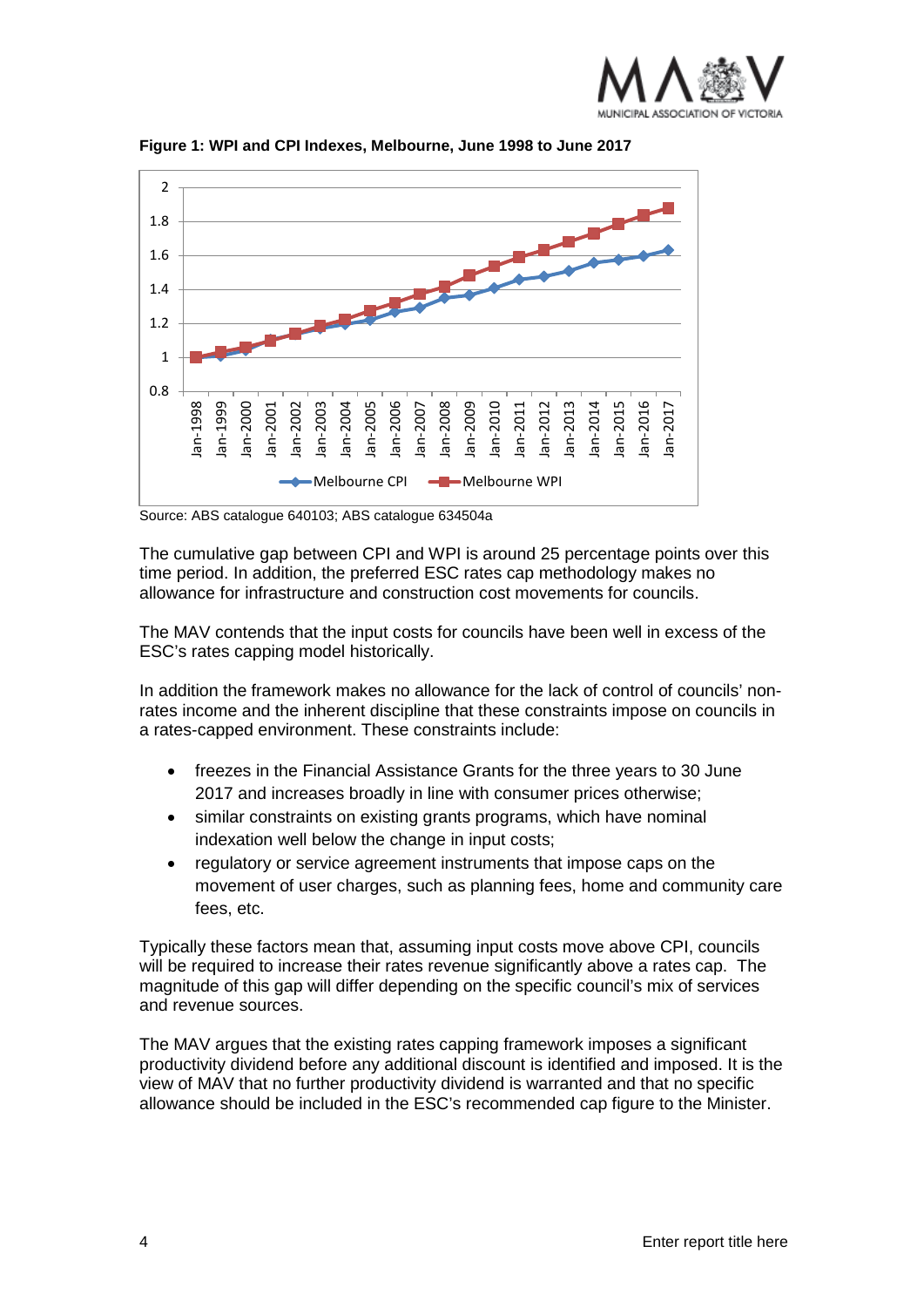

## <span id="page-5-0"></span>2 The DEA Model

#### <span id="page-5-1"></span>**2.1 Measuring Productivity in the Local Government Sector**

The MAV has strong reservations with respect to the efficacy of the ESC's favoured approach in both identifying the relative efficiency of councils and establishing productivity trends in the local government sector. Using this as the basis for recommending on an efficiency factor to be applied to the rate cap should be reviewed critically. The ESC indicates its preferred model represents a starting point for measuring productivity meaningfully in the sector however the MAV firmly believes that it may be time to go back to the drawing board because the approach has fundamental problems arising from level of abstraction involved in the methodology. The modelling is not robust as claimed by the ESC. The approach is complex in presentation and has a high degree of statistical fog. The Consultation Paper and PAG Final Report, on which it is largely derived, are heavy on statistical analysis but in the end it really doesn't matter how sound are the techniques being used if the primary assumptions used are flawed.

Ignoring the issue of service quality and focusing purely on the quantitative, there are fundamental shortcomings with the approach based on its following assumptions:

- Victorian local government mainly delivers services to property;
- proxies can be introduced for service outputs that objectively measure efficiency – these proxies reasonably reflect the common bundle of services provided by councils and where differences exist these are marginal;
- Total Factor Productivity (incorporating all inputs and outputs in a single measure) reasonably reflects the range of services and various outputs that are delivered by councils; and
- Local Government outputs are assumed to be fixed or exogenous (compared with the large degree of control councils have over the inputs used) because councils do not have much control over the number of businesses and households in the municipality.

#### <span id="page-5-2"></span>**2.2 Does Local Government Mainly Deliver Services to Property?**

It is unclear why this this continues to be argued strongly by certain academics but reiterated in the Paper. The assumption provides support for the selection of proxies (households and businesses) and to a significant extent is used to provide justification for the crudeness of the model. The claim that local government mainly delivers services to property may have been justified several decades ago, but it runs counter to what is actually being delivered by Victorian councils today. Local government chiefly provides services to people including families and individuals. Any dispassionate and rational review of the major beneficiaries of council functions and services can do nothing but confirm this (see Appendix). Local Government delivers a range of human, cultural, recreational services and other services **to people**.

While councils also deliver a range of services that more directly benefit property these are arguably much more limited to those things like specific infrastructure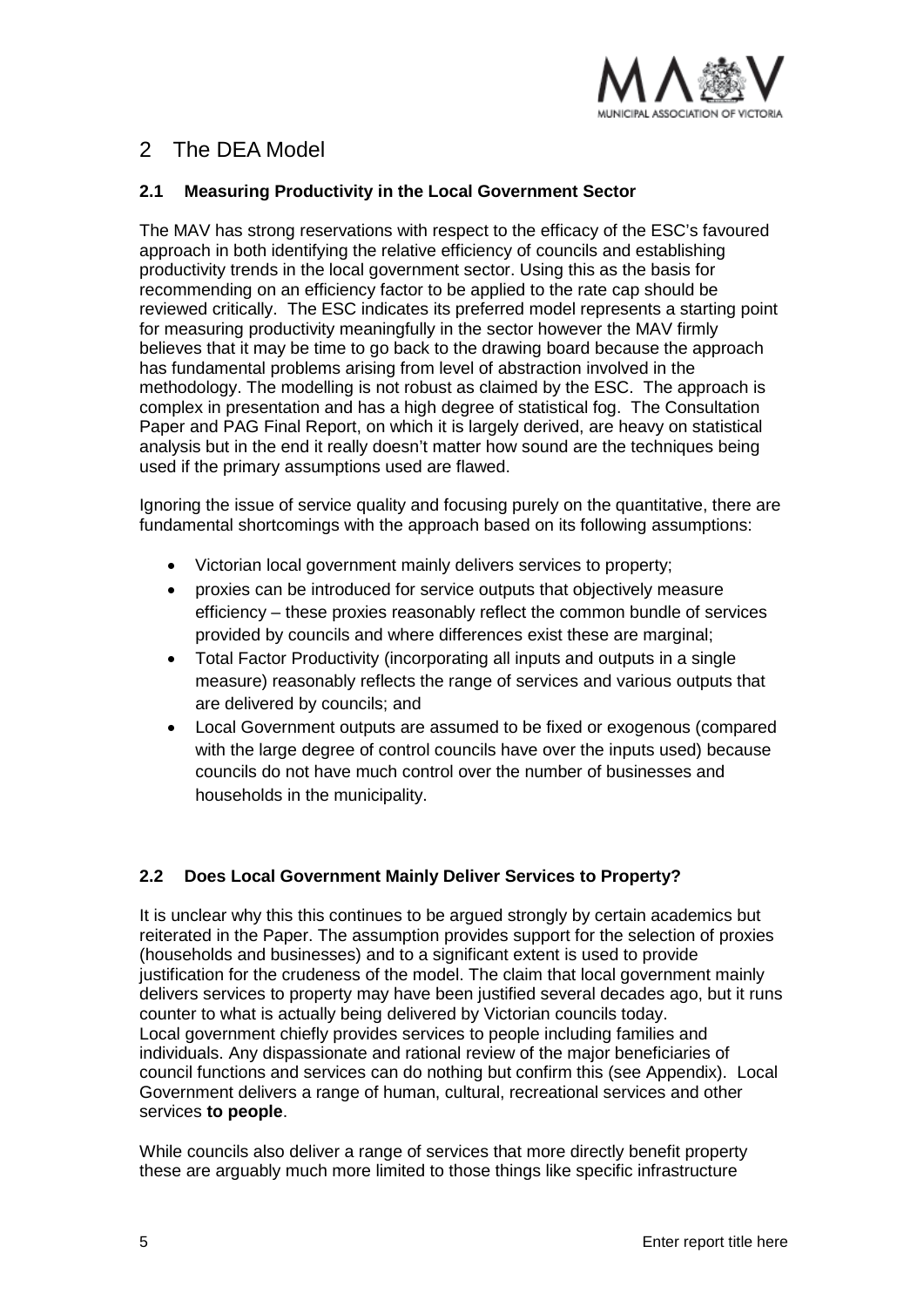

assets, for example kerb and channel that abut houses and a limited number of services including waste water management (septic tanks), drainage, power line clearing and waste collection. If one were to exclude local roads - which is legitimate given that it does not represent a service to property but a means by which individuals, families and businesses travel and move produce between destinations the bulk of operating expenditures (including related buildings and infrastructure) of councils tend to relate to things like libraries, recreational facilities, aged care, family and children's services and the ilk.

The ESC may well make the point that it has covered "services to people" amply by its adoption of the number of households as one of the proxies. The problem is that households differ substantially in composition in terms of age profile and needs within any municipality and as a result the number of households may have little relevance to the number and type of service units delivered by a council. The Paper assumes that the proxies used are the main influences on costs and productivity and this has not at all been demonstrated.

#### <span id="page-6-0"></span>**2.3 Proxies Do Not Reasonably and Objectively Measure Efficiency**

Clearly, the further things are aggregated – services to groups of services and groups of services into functions the less accurate is any model that purports to reflect relative efficiency.

The difference between the proxies used in the model and true outputs is stark. At this point it is useful to distinguish between a universal set variable, a cost driver and an output. The proxies used by the ESC may be defined more accurately as universal set variables – aggregates argued to have some intrinsic relationship to the bundle of functions provided across all local governments. However they are not particularly useful as an indicator of efficiency because of their broad nature. Universal set variables are at best only crude indicators of "servicing" levels, nothing else.

At the next level of disaggregation are cost drivers – variables that influence demand for a service but not the actual amount of service produced. These are commonly used to establish implied service demand benchmarks for functions or groups of services.

Finally, there are outputs - discrete units of service that are produced and consumed. Examples of each type of variable are provided below.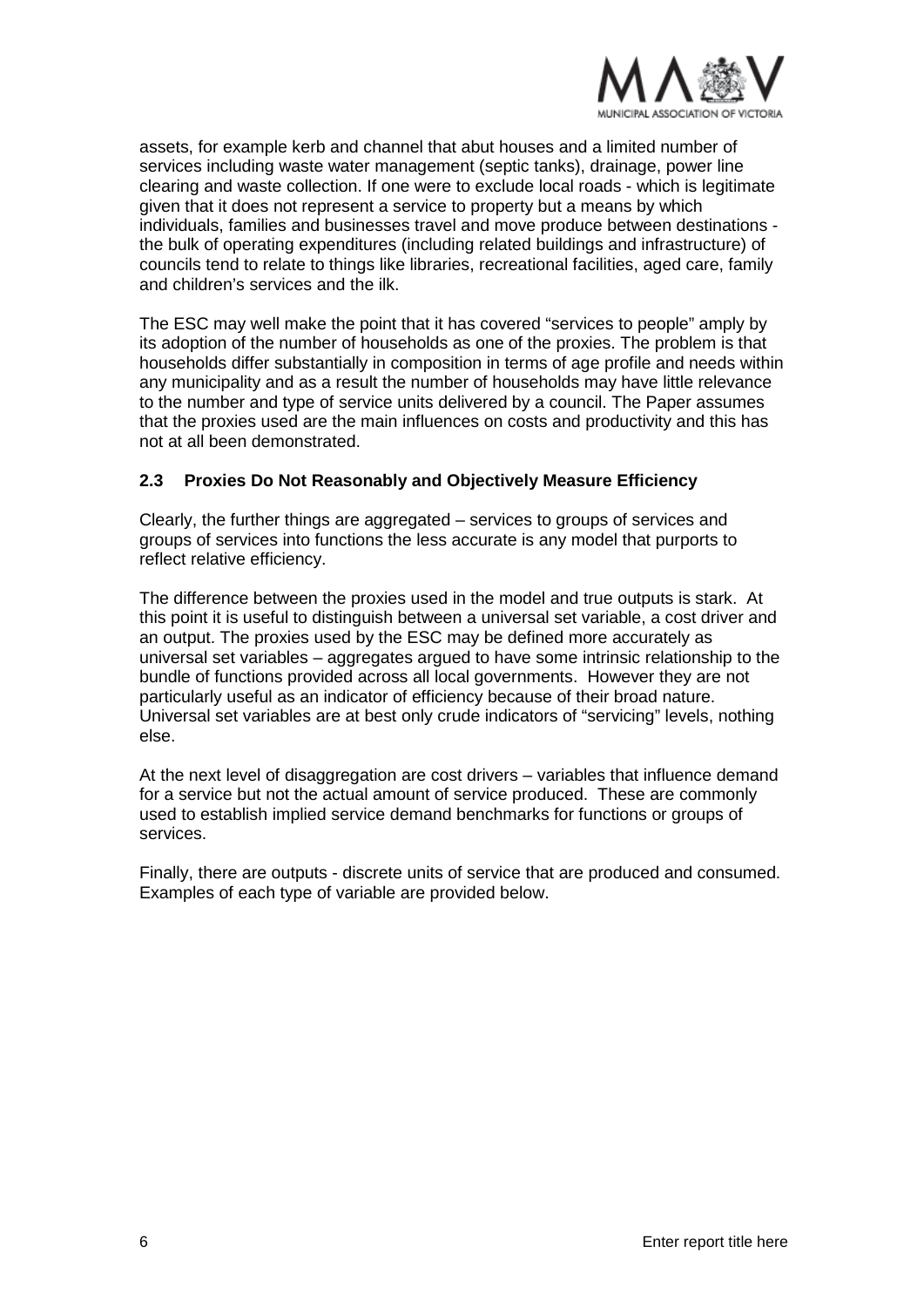

| <b>Examples</b>                |                                                                |                                  |  |
|--------------------------------|----------------------------------------------------------------|----------------------------------|--|
| <b>Universal Set Variables</b> | <b>Cost Drivers</b>                                            | <b>Outputs</b>                   |  |
| Population                     | Persons Aged 65+ Years<br>(HACC)                               | <b>Direct Service Hours</b>      |  |
| Assessments                    | Children 0-6 Years (M&CH)                                      | <b>Effective Nurse Hours</b>     |  |
| Households                     | Persons Aged 12 to 23 Years<br>(Youth Services)                | <b>Program Person Hours</b>      |  |
| <b>Businesses</b>              | <b>Establishments Selling Food</b><br>& Drink (Food Safety)    | <b>Registered Premises</b>       |  |
|                                | Children 3-4 years (Pre-<br>Schools)                           | <b>Places</b>                    |  |
|                                | <b>Number of Schools (School</b><br>Crossings)                 | <b>Crossing Supervisor Hours</b> |  |
|                                | <b>Households Receiving</b><br><b>Service (Domestic Waste)</b> | <b>Tonnes Waste</b>              |  |

The aggregated approach necessarily results in the use of *total factor* productivity where all inputs and outputs are combined in a single measure. The rationale argued in the model is that councils provide a common bundle of services and where differences exist that they are marginal.

While the MAV agrees that there are a core group of services that tend to be delivered by all councils, the complement of services delivered across councils varies and these differences are significant enough to raise issues with respect to the establishment of relative efficiencies – for example, some councils do not deliver HACC services, some are located on the coast and are required to clean beaches, while some provide saleyards and airports. These things result in substantive differences in outlays for councils when taken across all services.

The assumption that outputs are endogenous or fixed – for which the proxies are therefore representative appears totally at odds with the vastly different approaches taken by councils to common services. Services may be provided in different ways or with different emphases. A good example is service provision in HACC. HACC or community care represents a group of related services that are provided to older residents. Councils make both policy and operational assessment decisions with respect to the duration of care episodes, how many hours of care are required per week and the choice of service between primary services like domestic assistance, personal care and respite, the latter two appreciably more costly to deliver.

The crude approach of the ESC in adopting its proxy variables means that there is no sensitivity to such differences. The approach promoted by the ESC reflects the contributory cost of HACC and every other service by crude use of common denominators, regardless of their characteristics. The proxies used can be easily demonstrated to have a tenuous relationship with services. The total number of businesses, households and length of local roads can be regarded as the universal set but is not a particularly accurate reflection of target populations, cost drivers, or more importantly, councils' service outputs. A simple comparison between two small shires exhibiting very, very similar proxy numbers against relevant target populations/cost drivers and outputs for a relatively small number of services illustrates the poor correlation. Note the considerable differences in the actual output of the two councils.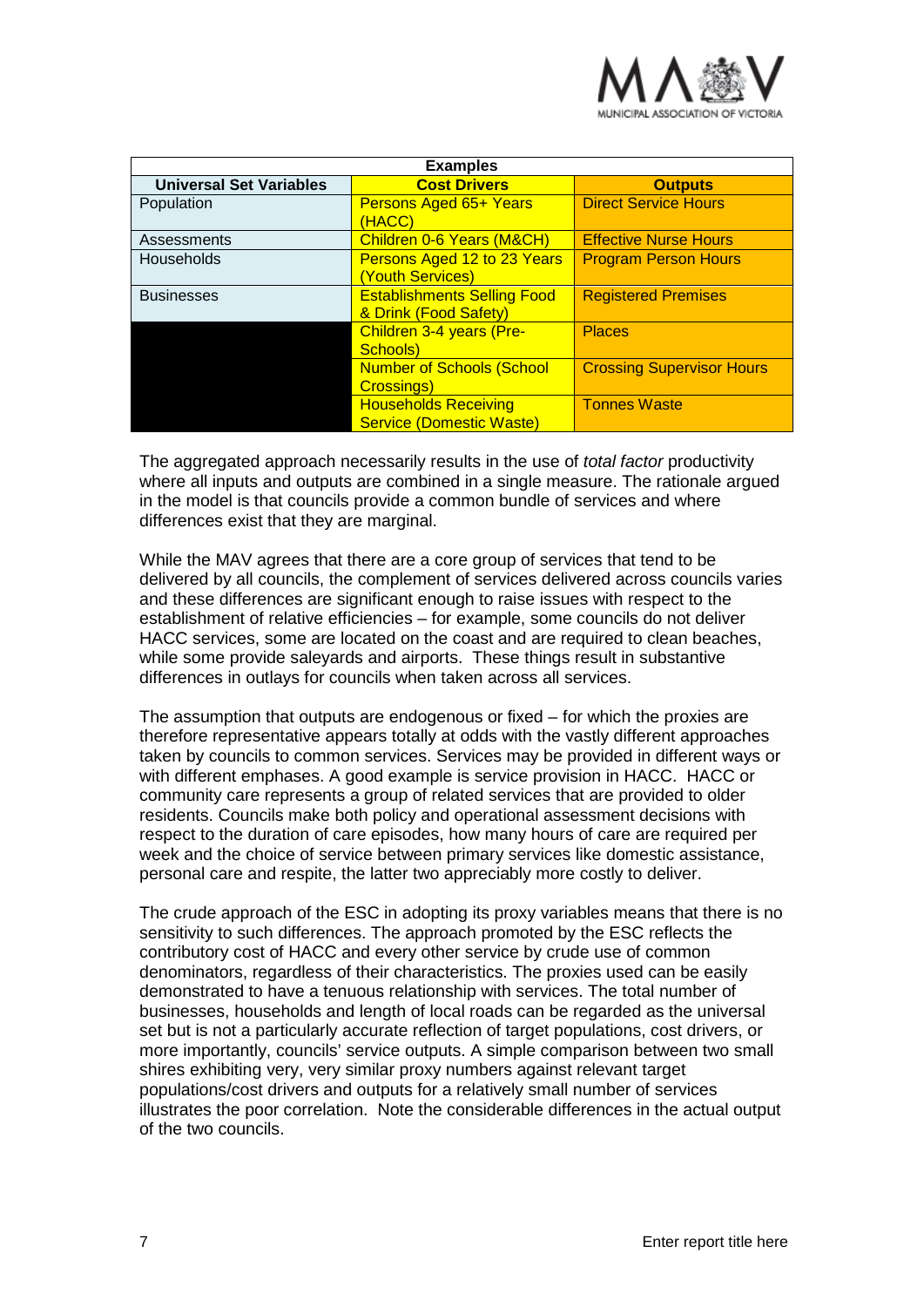

|                       | <b>Variable</b><br><b>Description</b> |                                   | Year                   |      | Strathbogie Gannawarra | <b>Difference</b> |        |
|-----------------------|---------------------------------------|-----------------------------------|------------------------|------|------------------------|-------------------|--------|
|                       |                                       | No. Occupied Households           |                        | 2011 | 4,176                  | 4,161             | 0%     |
| <b>All Functions/</b> |                                       | <b>ESC Proxies</b> No. Businesses |                        | 2014 | 1,309                  | 1,351             | $-3%$  |
| <b>Services</b>       |                                       | Local Roads Kms                   |                        | 2014 | 2,243                  | 2,272             | $-1%$  |
|                       |                                       |                                   |                        |      |                        |                   |        |
| <b>Local Roads</b>    | Output                                | Local Roads Sealed Kms            |                        | 2014 | 742                    | 504               | 47%    |
|                       | Cost Driver                           | Persons Aged 70+ years            |                        | 2016 | 1,921                  | 1,974             | $-3%$  |
|                       |                                       | <b>Direct Service Hours</b>       | Domestic Assistand     | 2014 | 11,192                 | 12,255            | $-9%$  |
| <b>HACC Core</b>      |                                       |                                   | Personal Care          | 2014 | 3,230                  | 4,640             | $-30%$ |
| <b>Services</b>       | Output                                |                                   | <b>Respite</b>         | 2014 | 1,018                  | 2,499             | $-59%$ |
|                       |                                       |                                   | <b>Property Mnce</b>   | 2014 | 1,219                  | 1,702             | $-28%$ |
|                       |                                       | Meals                             | <b>Delivered Meals</b> | 2014 | 5,598                  | 17,970            | $-69%$ |
|                       | Cost Driver                           | Persons Aged 0-4 Years            |                        | 2016 | 467                    | 541               | $-14%$ |
| M&CH                  | Output                                | <b>Effective Nurse Hours</b>      |                        | 2014 | 1,335                  | 1,311             | 2%     |
|                       | <b>Cost Driver</b>                    | Persons Aged 5 to 24 years        |                        | 2016 | 1,956                  | 2,317             | $-16%$ |
| <b>Libraries</b>      | Output                                | <b>Active Members</b>             |                        | 2014 | np                     | 2,141             |        |
|                       | Output                                | Loans of Physical Items           |                        | 2014 | 78,161                 | 74,065            | 6%     |
|                       | Output                                | <b>Weekly Opening Hours</b>       |                        | 2014 | 54                     | 77                | $-30%$ |
| <b>Food Safety</b>    | Output                                | <b>Registered Premises</b>        |                        | 2015 | 200                    | 139               | 44%    |
|                       | Output                                | <b>Compliance Checks</b>          |                        | 2015 | 178                    | 45                | 296%   |
|                       | Output                                | <b>Permit Applications</b>        |                        | 2014 | 150                    | 110               | 36%    |
| <b>Planning</b>       | Output                                | <b>Permit Decisions</b>           |                        | 2014 | 144                    | 85                | 69%    |

The analysis shows:

- despite very similar total length of local roads there is a massive difference of 47% in the quantum of sealed roads. Roughly estimated a sealed road may have an initial construction cost in the order of \$400,000 per kilometre with a life of 60 years, resealing costs in the order of \$47,000 per kilometre every 12-15 years, as well as periodic maintenance of around \$500 per kilometre per year. This contrasts with a comparable gravel road with an indicative cost of \$40,000 per kilometre, grading once a year at a cost of \$1,000 per kilometre and re-sheeting every 10 -12 years depending on usage, at around \$27,000 per kilometre. Implying lifecycle costs for gravel roads at something approaching 3 times the annualised cost of a gravel road implies that despite having very similar total road lengths, ceteris paribus, an output cost 20% higher in the council maintaining more sealed roads;
- one council provides 75% more units across the range of HACC services and a materially higher proportion of higher cost primary services (37% of direct care hours consist of personal care and respite compared with 28%);
- with respect to the key indicator for libraries, opening hours differing by as much as 30%;
- despite a difference of only 3% in number of businesses, 44% more registered premises and three times more food safety compliance checks in one council; and
- vastly contrasting outputs for planning in terms of applications received and decided.

The MAV would point not only to the significant differences in specific service outputs compared with proxies but emphasise the potential cumulative impact of more modest differences across the full gamut of services that are delivered. Inherent in the ESC approach is a theory that taken across all services and all councils these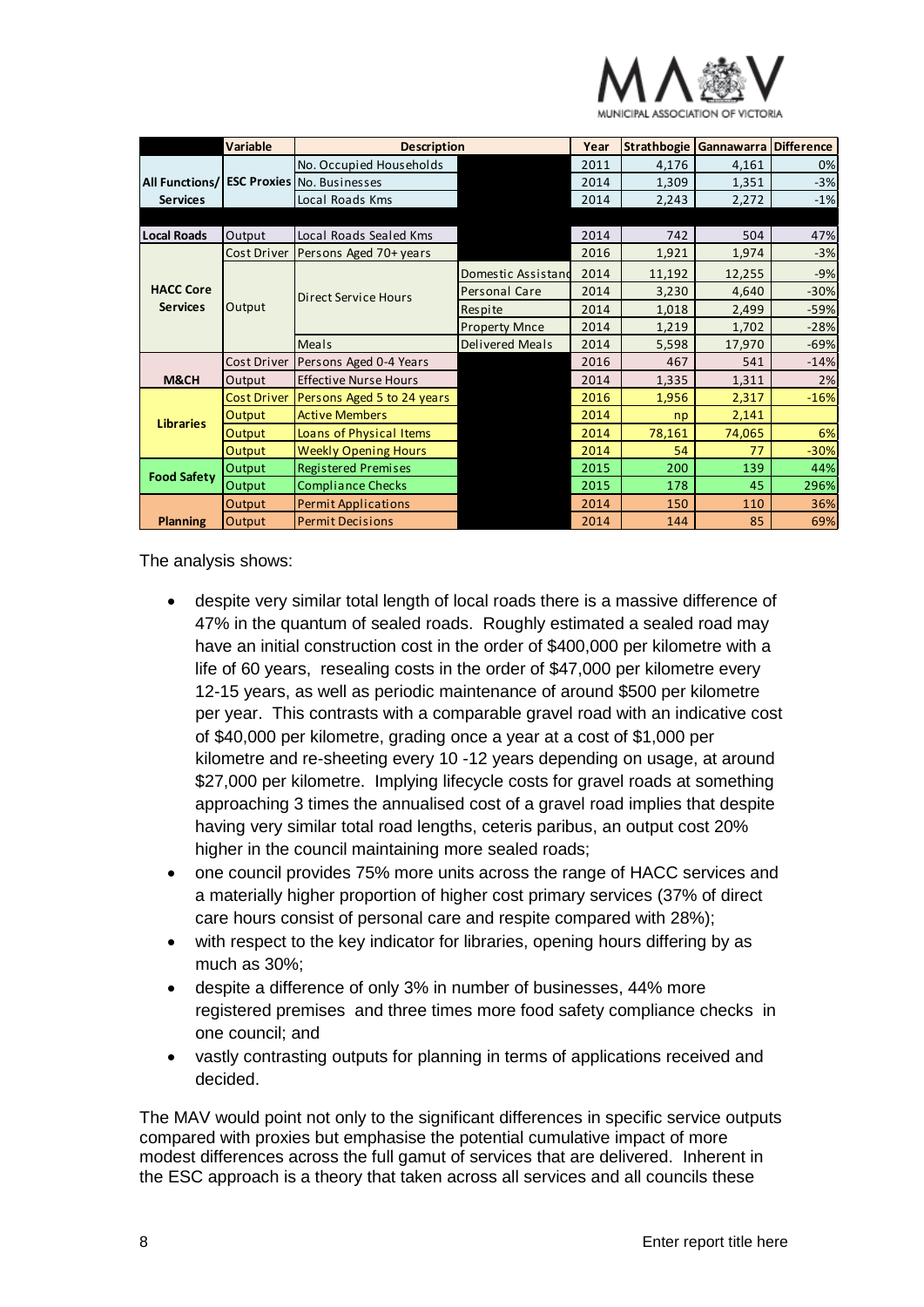

variations and distortions cancel out and compensate for each other when expressed in terms of proxy values. In the end we would argue that it is likely that the ESC approach cannot reliably say anything about the relative efficiency of councils. The grouping of data into what are considered like councils obviously provides no comfort for these concerns across councils.

We also have concerns related to the proxies, namely;

- the number of households appear to be occupied households. Given the model's assumption that council services are predominantly provided to property it seems logical that the household figures should include both occupied and unoccupied households (noting that unoccupied houses account for as much as 56% in a single municipality and more than 20% in 18 councils);
- the impact of multi-location businesses (businesses registered under a single ABN/Type of Activity Unit but operating in more than one location).

#### <span id="page-9-0"></span>**2.4 Problems on the Input Side**

On the input side the model is neutral with respect to the range of structural factors that impact councils. The ESC (PAG) contention is that the differences between councils, for example, scale economies impacted by small and declining populations is addressed by the inclusion of groupings of councils and, in any case, the ability of smaller rural councils to show relatively high relative technical efficiency may point to structural and size issues not being as significant as thought.

The position of two small rural councils rated within the top 12 in terms of relative efficiency in the Single Group Analysis Model 1 is curiously noted (all councils however being unnamed). It is unclear whether they may provide fewer or more rudimentary services than other councils and whether (some) other councils could ever possibly achieve the same level of efficiency without making trade-offs in terms of reduced service volumes and/or quality.

Even if one were to assume that outputs were fully exogenous the effect of a number of factors on the "spend" required by councils is well appreciated. The VGC in its approach to making general purpose allocations has regard to a number of cost adjustors/disability factors in order to provide for horizontal equalisation. It effectively adjusts for productivity differences in service (function) provision costs because of the distortion in servicing levels provided by a pure input/output approach.

Other concerns we have are:

• several of the DEA models do not include materials and contract costs as service inputs. It is unclear why these models have been used as these are important service inputs and substitute for in-house labour inputs in many cases. For example, some councils contract out their MCH services while a majority provide the service in-house. Any model without material and service costs can be discarded because it does not reflect the complement of inputs involved in service delivery;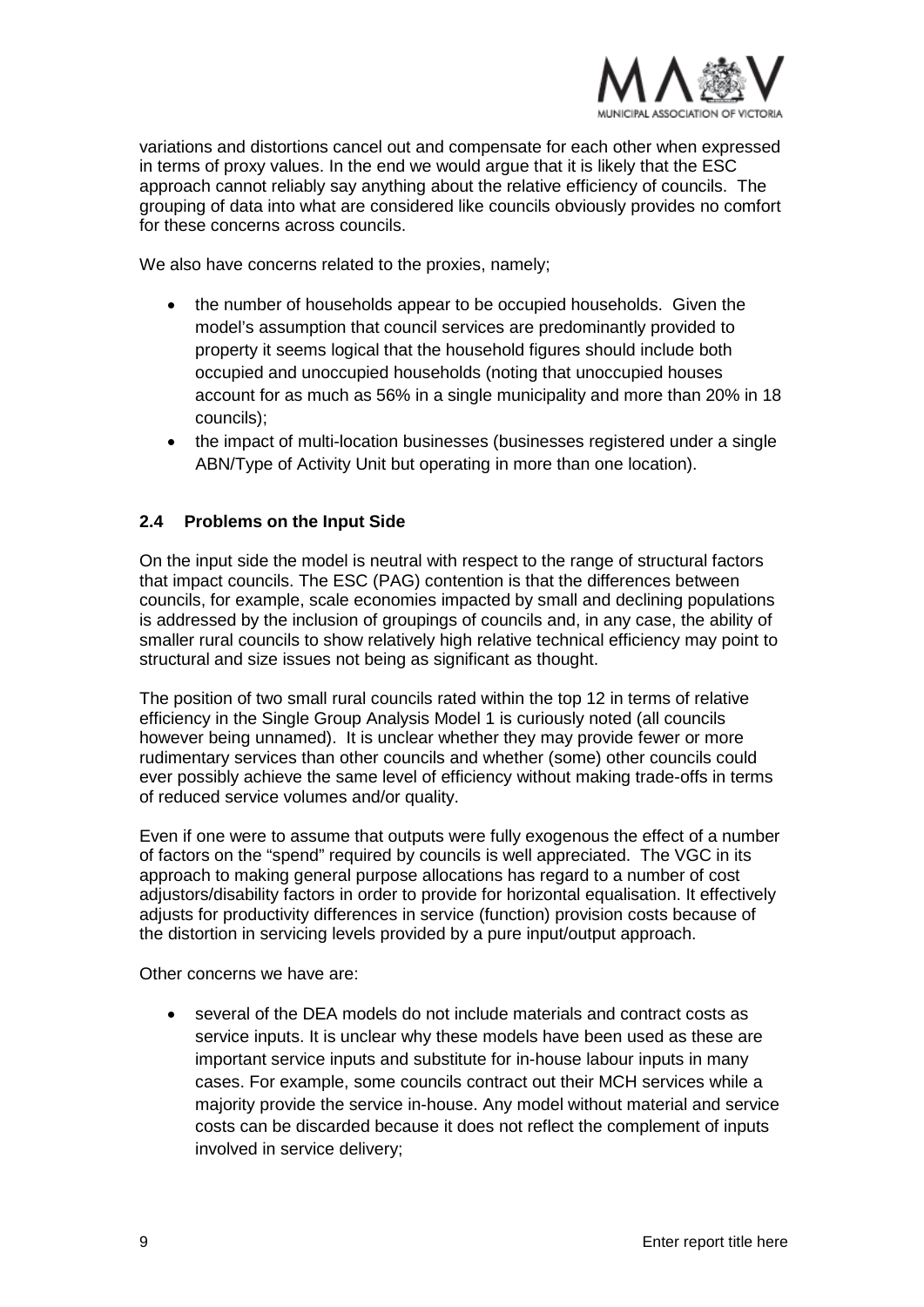

- DEA models 1 through 4 include total capital outlays from Schedule ABS1 in the VGC questionnaire. Total capital outlays in this schedule appear to include labour costs and this raises the issue that labour inputs are being double counted;
- spending excludes debt servicing on the basis that it "artificially inflates inputs rather than contributes to outputs". This needs further explanation as the interest cost on capital is part of the full cost of service provision and without debt many outputs would not be produced. There is clearly an efficiency dimension to council borrowing portfolios – with different efficiency impacts arising from things like loan consolidation, the timing of projects and other strategies that maximise opportunities from changes in interest rates;
- exclusion of depreciation there would appear to be no reason to exclude depreciation as a legitimate operating expense despite there being wide variations in interpretation and application across councils as these are probably no more material than the differences that arise from the use of proxies;
- the possible distortion of year-on-year and five-year findings being impacted by capex, unfunded superannuation liabilities and natural disaster allocations given that they may be significant and lumpy.

#### <span id="page-10-0"></span>**2.5 Sensitivity Analysis**

The MAV feels it would have been appropriate to consider whether the differences in complement and type of services being provided by individual councils were influential, in other words some testing of the assumptions about the proxies that underpin the model.

## <span id="page-10-1"></span>3 An Efficiency Factor Drawn from Wider Economy Experience

The ESC Paper considers the possibility of basing a productivity factor on the economy generally or a relevant subset of industrial sectors (derived from ANSZIC classification). The ESC's preference is for the former, based on an average of 16 of the 19 ANZSIC sectors. It is unclear whether the ESC means each of the 16 respective values for each sector or the average of the combined population of 16 sectors. The latter more accurately reflects the general economy while the former could be argued to give undue weight to smaller sectors.

In any case the data is national. It also excludes 3 of the sectors with most relevance for government but for which there is no productivity data (public administration & safety, education & training and health care & social assistance) which means the approach largely reflects the experience of private sector or for-profit businesses. Although needing to factor in a return on capital, private sector businesses arguably do not face the operating constraints of governments and not–for-profits, which are concerned with outcomes that are not market-related.

The MAV argued strongly in the course of discussions around introduction of the rate cap that it should have relevance to the cost pressures faced by local government and that any mechanism should correspond with the services the Victorian local government sector provides. Consistent with this it has concerns as to the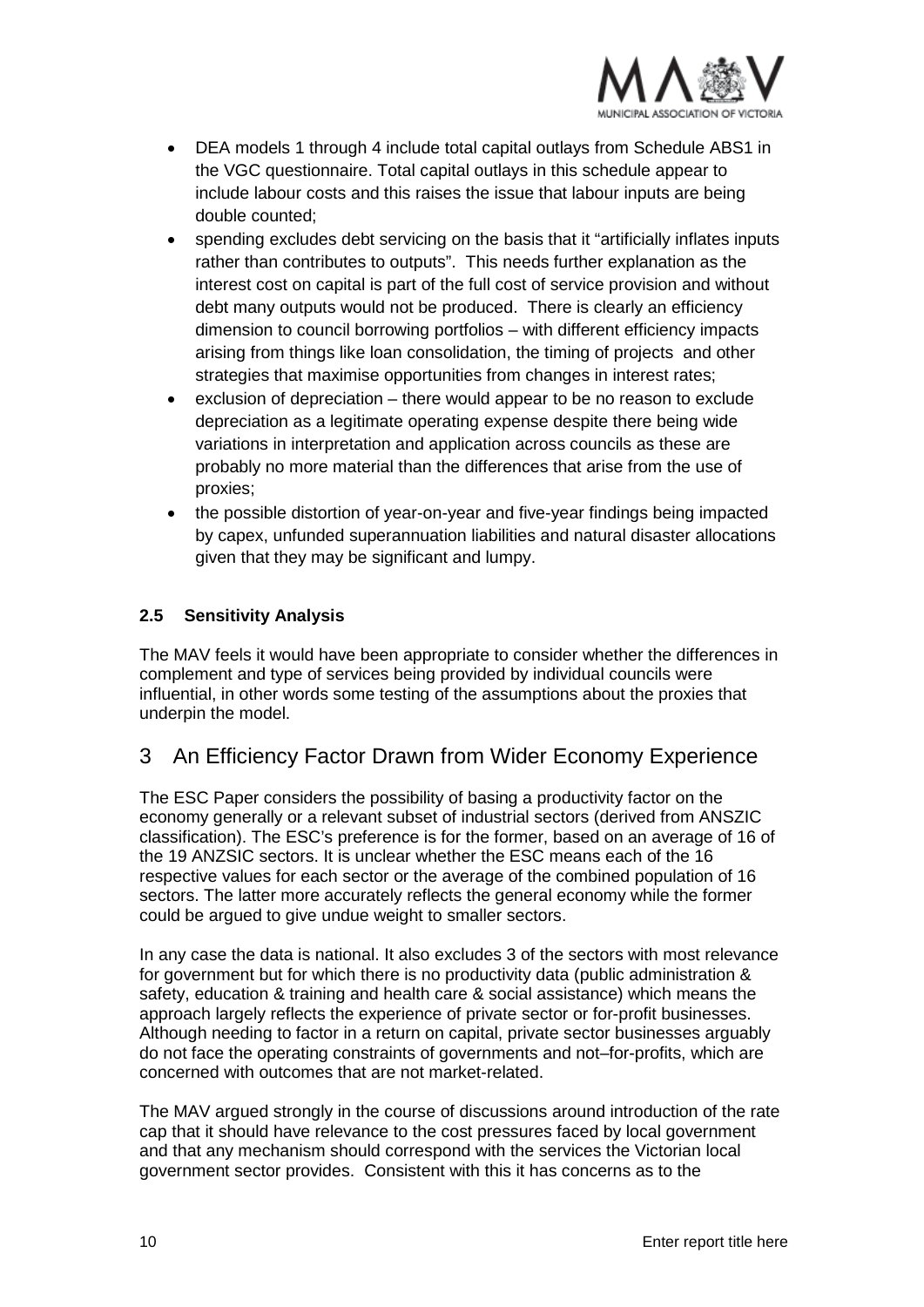

applicability of an economy-wide factor because of the inherent private sector bias, favouring a more sophisticated approach. It is noted that Deloitte were commissioned to comment on more relevant indicators and recommended the weighting of three ANZSIC sectors to provide an efficiency factor. Deloitte included three sectors - Administrative & Support Functions, Art & Recreation Services and Transport, Postal and Warehousing. Detail as to the relative weightings was not provided and, with all due respect to Deloitte, the choice of the latter sector is curious indeed, having no relevance at all to the sector. On the other hand Deloitte failed to include construction which is considered to be much more relevant.

The ESC states that, based on DEA modelling results, PAG found that over the 5 year period from 2010-11 to 2015-16 productivity across the broader economy increased slightly while productivity in the local government sector was going in the opposite direction. Our view is that the DEA model/s does not permit an objective assessment of council efficiency however this claim needs further qualification. In addition to whether the comparison is at all relevant given the private sector bias described above, it would be useful to know whether this translates to increased productivity per enterprise or whether specific sectors may have disproportionately contributed in the broader economy.

We also submit that Victorian councils have been required to both take on increased responsibilities (i.e. increase their inputs) that have been imposed in one form or another by the State Government that in no way lead to increased production. It might well be argued that while there has been an emphasis on the reduction of red tape for Australian businesses, movement has been in the opposite direction for Victorian councils. In addition to being provided additional service delivery responsibilities by the State there have been material increases in costs associated with additional reporting requirements (e.g. the LGPRF) and consultation on various reforms ( e.g. flood levees, rural drainage, emergency management functions, domestic animal management and future aged care reforms, etc)

### <span id="page-11-0"></span>4 Adverse Impacts for Cost Effectiveness, Quality and Optimising **Outputs**

The ESC draws a little bit of attention to this in its Consultation Paper stating "theoretical predictions of potential efficiency gains may not be transferable to actual gains when service quality, fundamental differences between services and the cost of implementing change are fully accounted for".

It is important to accept that efficiency is not an end within itself and cannot be divorced from the objectives related to the provision of services. These objectives may differ between councils. Cost effectiveness, which involves comparing the relative costs and outcomes (effects) of different courses of action to produce outputs is an important consideration in designing services. Indeed the ESC also noted that non-efficiency objectives such as access and equity are also important policy considerations for governments against which benefits must inevitably be balanced.

While productive (technical efficiency) is extremely important in optimising output, the concept of social inefficiency should not be ignored. Social inefficiency occurs when the cost of producing something does not take into account all the costs and benefits associated with an economic exchange. It might also describe the process where outputs are degraded in order to reduce costs. For example, the administration cost of food safety for registered premises costs might be lowered through reduced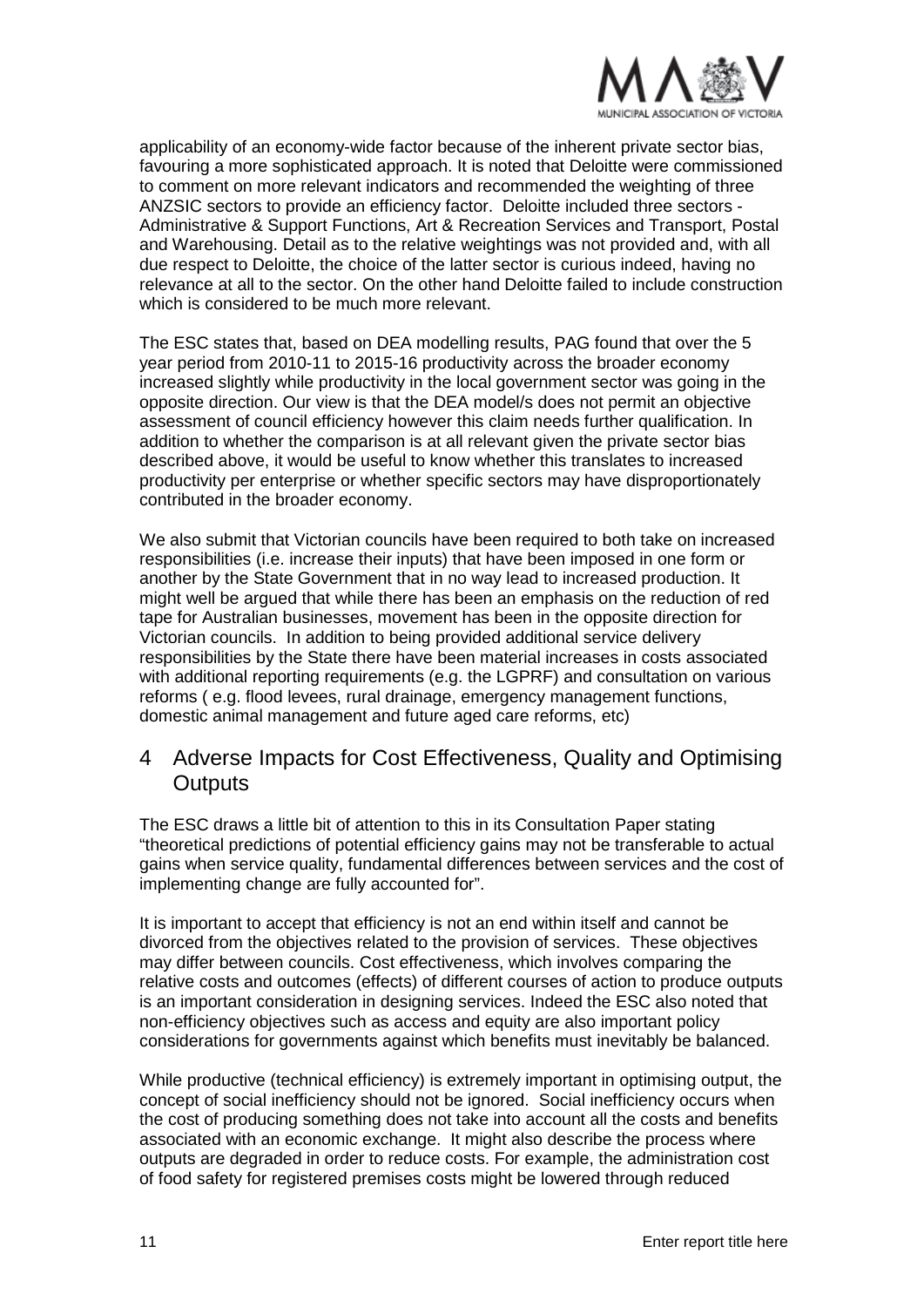

compliance checks and less intensive reviews of food safety programs and an increase in library opening hours accompanied by reduced reference and IT resources at those times. Both have broader adverse implications for local communities but move on the production frontier outward.

The MAV has concerns for those councils already regarded to be technically efficient because an efficiency factor will be applied generally to councils. Should the State Government agree to apply a productivity factor as recommended by the ESC there appears no dispensation for these councils and no hint of how, if at all, the relative efficiency of individual councils would be addressed in the rate cap variation process.

## <span id="page-12-0"></span>5 Variant Approaches if an Efficiency Factor Were to be Applied

#### <span id="page-12-1"></span>**5.1 LGPRF**

The ESC also reflected on the possibility, but dismissed, using the Local Government Performance Reporting Framework (LGPRF). It argued that while there are merits in terms of transparency and accountability, the actual emphasis and use of the LGPRF leads to results that vary by council and that it is not really possible to understand overall council performance or efficiency from the LGPRF.

The LGPRF reports on both broad financial and specific service delivery efficiency indicators. The MAV has concerns about the quality of the reporting of some of the service level indicators in the LGPRF but would argue that further development of this approach might have been considered. We would argue that inferences that may be drawn from this approach would be at least as reliable as those from the DEA approach if the quality of reporting on major services were expanded and found to be improved.

#### <span id="page-12-2"></span>**5.2 VGC Functional Approach**

The ESC appears not to have explored the possibility of an approach at a functional level using costs drivers based on VGC held data. This would at least permit some adjustment for structural characteristics based on the use of its cost adjustors. It would be much more reflective of "achievable efficiency" and more accurate given that the picture is built-up from groupings of services.

#### <span id="page-12-3"></span>6 Summary

The MAV does not support the inclusion of a productivity factor in the determination of the annual rate cap. We believe that the rate cap itself imposes sufficient financial discipline on councils. On top of the rate cap, any addition of an efficiency factor will lead to false economies in councils that are already relatively efficient.

We do not support the preferred approach (DEA) for a number of reasons including:

- problems with its underlying assumptions, particularly as they relate to the services provided by councils and the use of proxies to measure output;
- neutrality with respect to structural factors impacting councils' service provision ; and
- neutrality with respect to quality and other specific objectives around council outputs.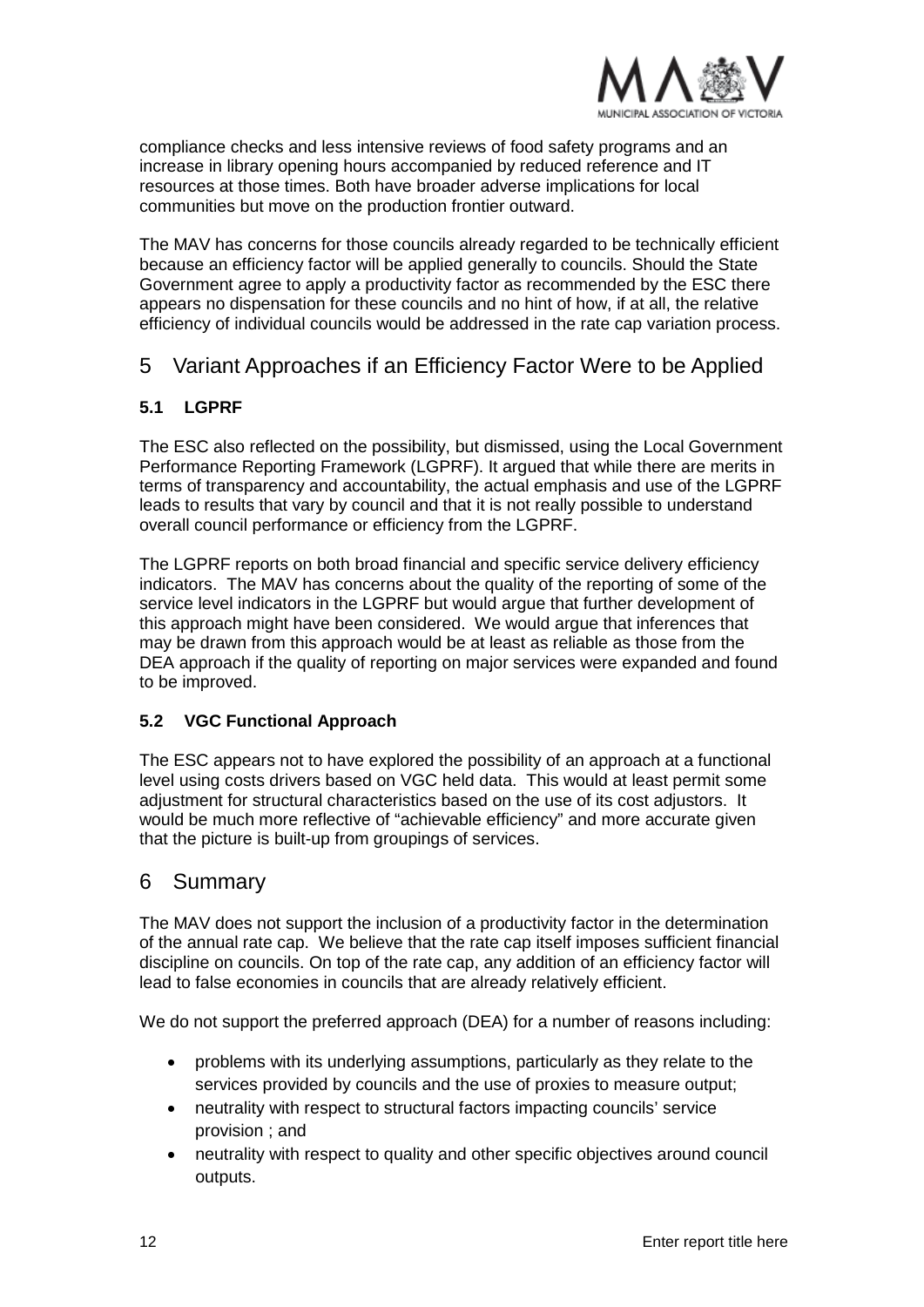

The rationale for a small notional factor being used has not been demonstrated, particularly on the basis that efficiencies can always be realised. This figure is not underpinned by anything, so why have it?

We have confidence issues around a suitable wider-economy reference from which to draw because of data issues around relevant industrial sectors and private sector bias.

If a factor is to be applied we believe that more work needs to be done with respect to making it more reflective of local government service delivery and actual outputs or cost drivers. To this end further consideration of augmentation of the LGPRF and use of VGC-type approach to establishing relative costs for functions should be considered.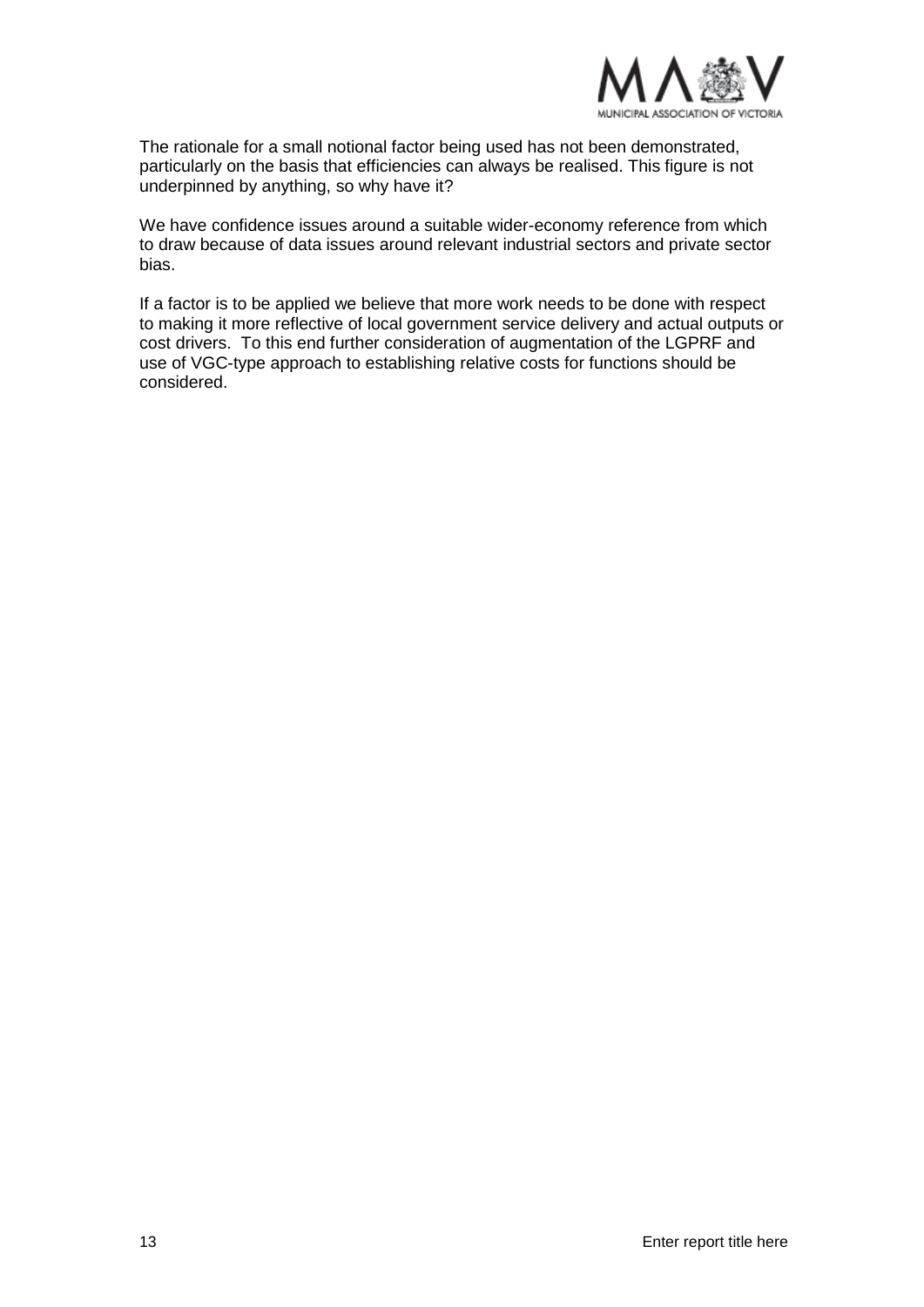

## <span id="page-14-0"></span>7 Appendix

| <b>Service/Function</b>                             | <b>Service Primarily to:</b><br><b>People/Property</b> |  |  |
|-----------------------------------------------------|--------------------------------------------------------|--|--|
| <b>Animal Control</b>                               | People                                                 |  |  |
| <b>Aquatic Facilities</b>                           | People                                                 |  |  |
| Art Galleries and Museums                           | People                                                 |  |  |
| <b>Beach Cleaning</b>                               | People                                                 |  |  |
| <b>Building Control</b>                             | People & Property                                      |  |  |
| <b>Child Care Centres/Creches</b>                   | People                                                 |  |  |
| <b>Commercial Waste</b>                             | Property - Business                                    |  |  |
| <b>Community Amenities</b>                          | People                                                 |  |  |
| Domestic Waste & Recycling                          | Property - Household                                   |  |  |
| Drainage - Stormwater                               | Property                                               |  |  |
| <b>Environmental Protection</b>                     | People                                                 |  |  |
| <b>Festivals &amp; Cultural Events</b>              | People                                                 |  |  |
| <b>Fire Protection</b>                              | People                                                 |  |  |
| <b>Food Safety</b>                                  | Property - Business                                    |  |  |
| Footpaths                                           | Property                                               |  |  |
| Footpaths, Kerb & Channel                           | Property                                               |  |  |
| <b>HACC/Community Care</b>                          | People                                                 |  |  |
| Health Licences, Fees and Registrations             | Property - Business                                    |  |  |
| Immunisation                                        | People                                                 |  |  |
| Libraries                                           | People                                                 |  |  |
| Local Laws                                          | People                                                 |  |  |
| <b>Local Roads</b>                                  | People                                                 |  |  |
| Maternal & Child Health                             | People                                                 |  |  |
| Neighbourhood Houses                                | People                                                 |  |  |
| Parking                                             | Property, People                                       |  |  |
| Parks & Reserves, Bike and Walking<br><b>Tracks</b> | People                                                 |  |  |
| Planning                                            | People & Property                                      |  |  |
| <b>Powerline Clearing</b>                           | Property                                               |  |  |
| Pre- Schools/Kindergartens                          | People                                                 |  |  |
| <b>Public Centres and Halls</b>                     | People                                                 |  |  |